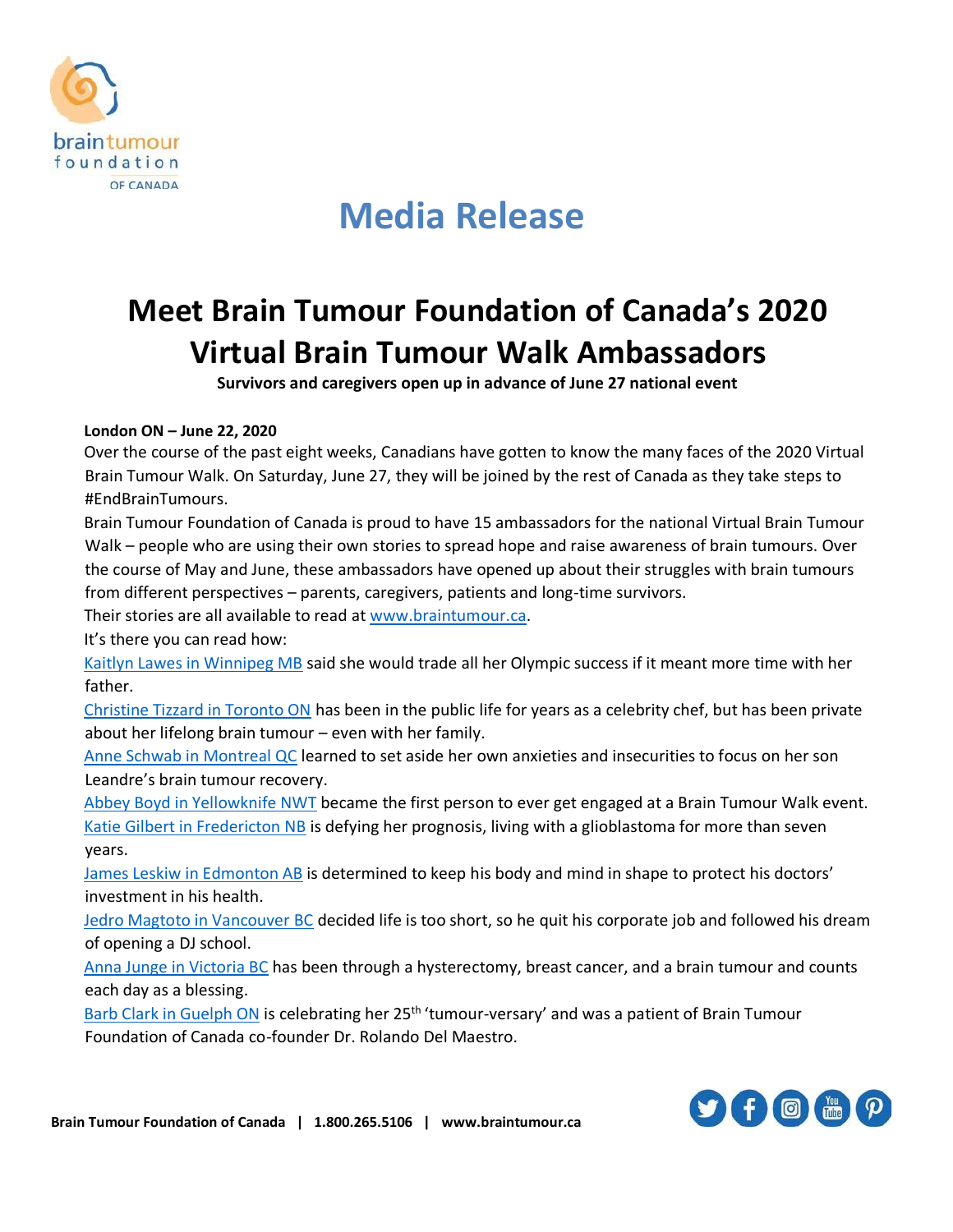

# **Media Release**

[Liz Gyuk in Belleville ON](https://www.braintumour.ca/blog/brain-tumour-walk/from-survivor-to-walk-convener-lizs-story/) has been involved in the Brain Tumour Walk program for many years as a participant and as a co-ordinator.

[Joshua Hunt in Whitehorse YT](https://www.braintumour.ca/stories/aspire-adapt-achieve-joshuas-story/) has adapted to the side effects of surgery using technology and other tricks. [Katt Szedetzki in Kitchener ON](https://www.braintumour.ca/stories/metamorphosis-katts-story/) said she felt guilty when she found out her tumour was non-malignant, almost as if she 'got off easy'.

[Alicia Chenier in Sudbury ON](https://www.braintumour.ca/stories/alicias-story/) decided that laughter is the best way to live with her side-effects that include loss of eyesight.

[Laura Dill in Ottawa ON](https://www.braintumour.ca/blog/brain-tumour-walk/its-okay-to-not-be-okay-lauras-story/) became a caregiver for two after both her father and stepmother were diagnosed with brain tumours within two weeks of each other.

[Seven-year old Emme Azar in Hamilton ON](https://www.braintumour.ca/blog/brain-tumour-walk/ready-a-childs-strength-emmes-story/) has been through so much and yet, mom Michelle says, she has never asked "Why me?" – a testament to a child's strength.

"Our walk ambassadors are a key part of the brain tumour conversation," said Brain Tumour Foundation of Canada CEO, Susan Marshall. "Their experiences and perspectives provide hope to people beginning their journey, and insight for Canadians who may not be aware of the prevalence or severity of brain tumours." Each day in Canada, 27 people will be diagnosed with a brain tumour.

Each of these ambassadors has dealt with that diagnosis in their own way, and are happy to share their knowledge so that nobody who lives with a brain tumour has to walk alone.

There is still time to register for this year's Virtual Brain Tumour Walk, either as an individual or as part of a team. Visit [www.braintumourwalk.ca](http://www.braintumourwalk.ca/) to get started today.

The opening ceremonies for this year's walk begin Saturday, June 27 at 12 noon EDT, and will be hosted by Canadian broadcasting legend, Alan Cross.

To learn more about brain tumours and Brain Tumour Foundation of Canada, visit [www.braintumour.ca.](http://www.braintumour.ca/)

-30-

For more information or to arrange an interview, please contact: Gerard Creces Communications and Marketing Coordinator Brain Tumour Foundation of Canada [gcreces@braintumour.ca](mailto:gcreces@braintumour.ca) 1-800-265-5106

#### **Facts about brain tumours**

Each day in Canada, 27 people will hear the words, "You have a brain tumour." There are an estimated 55,000 Canadians currently living with a brain tumour. Signs and symptoms can include headaches, dizziness, blurred vision and behavioural changes, in addition to morning nausea, hearing impairment and